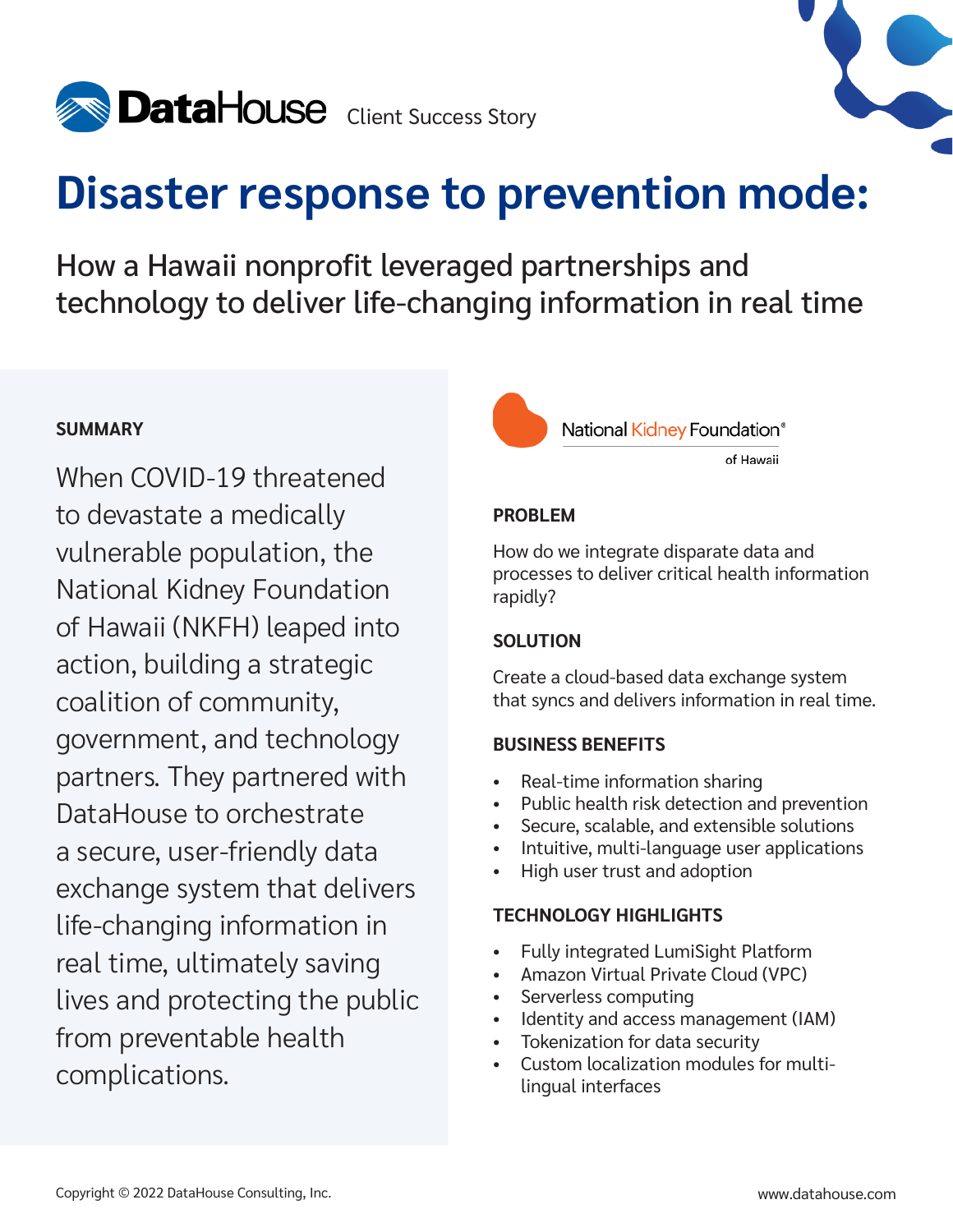

## **THE CHALLENGE**

## **Asking the right questions**

At the pandemic's onset, the National Kidney Foundation of Hawaii (NKFH) needed to quickly set up an isolated clinic for dialysis patients who tested positive for COVID-19. With the isolated clinic, NKFH could **provide continuity of care while minimizing risks to the greater community**.

However, with one simple question, Glen Hayashida, CEO of NKFH, unveiled another critical problem: "How will patients with COVID-19 get to the clinic?" That same question plagued the entire state since any individual with COVID-19 would need to be transported and isolated to receive care and reduce public health risks.

Glen's subsequent questions launched a cascade of initiatives and revealed a slew of related issues. He reached out to his partner network to mitigate NKFH's immediate concerns but understood that **the evolving community problem required an integrated community solution**.

Patients with chronic kidney disease were more at risk for complications, so early COVID-19 detection and prevention was critical to protecting their health. For our team to act quickly and effectively, we needed results in hours, not days.  $\overline{\mathcal{C}}$ 

- Glen Hayashida, CEO of the National Kidney Foundation of Hawaii

### **Delays create risks**

At the time, local testing sites were too slow. **The primarily manual system took days to process and deliver results, putting the public at risk.**

Once again, Glen reached out to his trusted network. He partnered with a vendor that provided cutting-edge portable testing equipment and rapid test results. The team set up a mobile testing site at Hawaii's international airport so that citizens and visitors could get tested and follow mandatory protocols.

**Unfortunately, it seemed like every obstacle they overcame exposed more challenges.** Despite the new mobile labs' speed, stakeholders like NKFH, government agencies, lab partners, Hawaii residents, and visitors lacked real-time access to critical health information. To take full advantage of the rapid testing capability, NKFH needed **a secure, user-friendly data exchange system that immediately delivered information to multiple stakeholders**.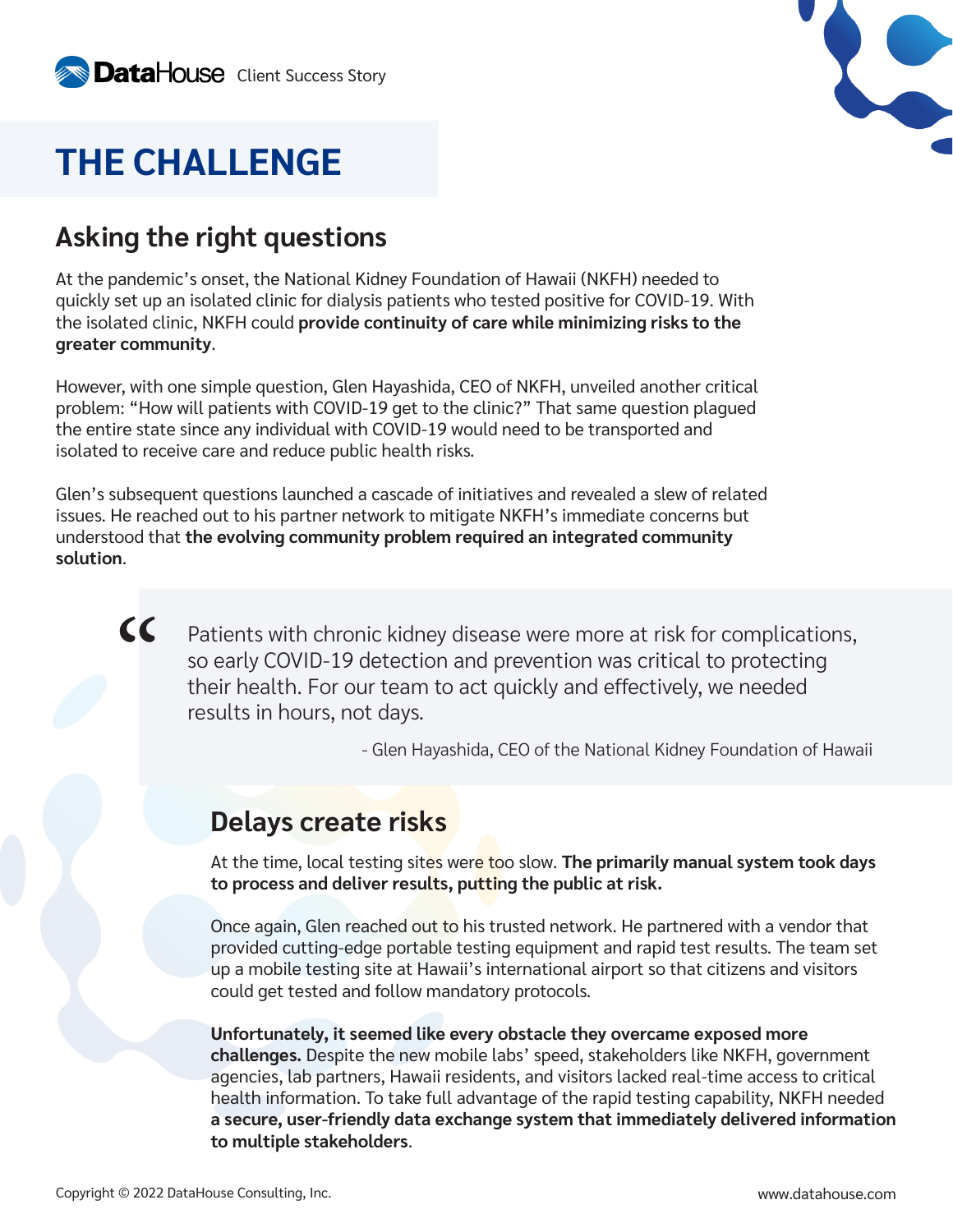## **THE SOLUTION**

## **Find a trusted information technology partner**

Glen Hayashida knew that Hawaii's public health crisis required a devoted coalition, so he quickly assembled a team of trusted public- and private-sector organizations. However, the new NKFH Consortium still needed a reliable, user-friendly technology solution to integrate data and processes. To solve this last piece of the puzzle, Glen sought **a technology partner willing to take a risk and understand the true nature of the community's day-to-day problems**. With future funding and people's lives on the line, he chose DataHouse based on its local reputation, quality track record, humancentered problem-solving approach, and rapid solution delivery.

"The lifeline of a nonprofit comes down to people," said Glen. **"Relationships are the common denominator in everything we do."**

## **Launch a first-class custom solution in weeks, not months**

DataHouse provided NKFH with the **LumiSight Platform, a cloudbased, end-to-end technology solution that increases speed to delivery**. DataHouse customized LumiSight in an Amazon Virtual Private Cloud (VPC) to support the mobile testing labs with a secure data exchange system.

**To fully understand the problem, DataHouse analysts visited the airport testing site and observed the resident and visitors' experiences.** The analysts then mapped the current state to desired future-state user journeys and customized the LumiSight Platform accordingly. They also worked closely with other NKFH Consortium partners to ensure the platform aligned with in-person processes.

"DataHouse led with empathy and was meticulous in their development process," Glen stated. "They came to the airport, put themselves in the passengers' shoes, and tested and implemented a solution based on first-hand knowledge of the user journey."

The solution included **multi-lingual web and mobile applications** for citizens and visitors to quickly create accounts, register for services,



LumiSight is DataHouse's pre-engineered, cloud-based technology platform that quickly transforms organizations into digital service providers.

- Consolidates disparate data
- Automates business processes
- 24/7 self-service portals
- Seamless system integration
- Built-in security and privacy
- Web and mobile applications
- Rapid application development
- Analytics and reporting services

complete forms, and receive results and communications. The administration dashboard provided **real-time data visualization and analytics** to manage testing and track population data. The **data exchange layer**  integrated all applications, the laboratory information management system (LIMS), and a secure payment gateway. The solution could also **scale and integrate any other disparate data source or system** necessary.

By leveraging DataHouse's pre-engineered platform and cloud-first technology, NKFH launched a first-class solution in just a few weeks, allowing the airport testing program to take flight in record time.